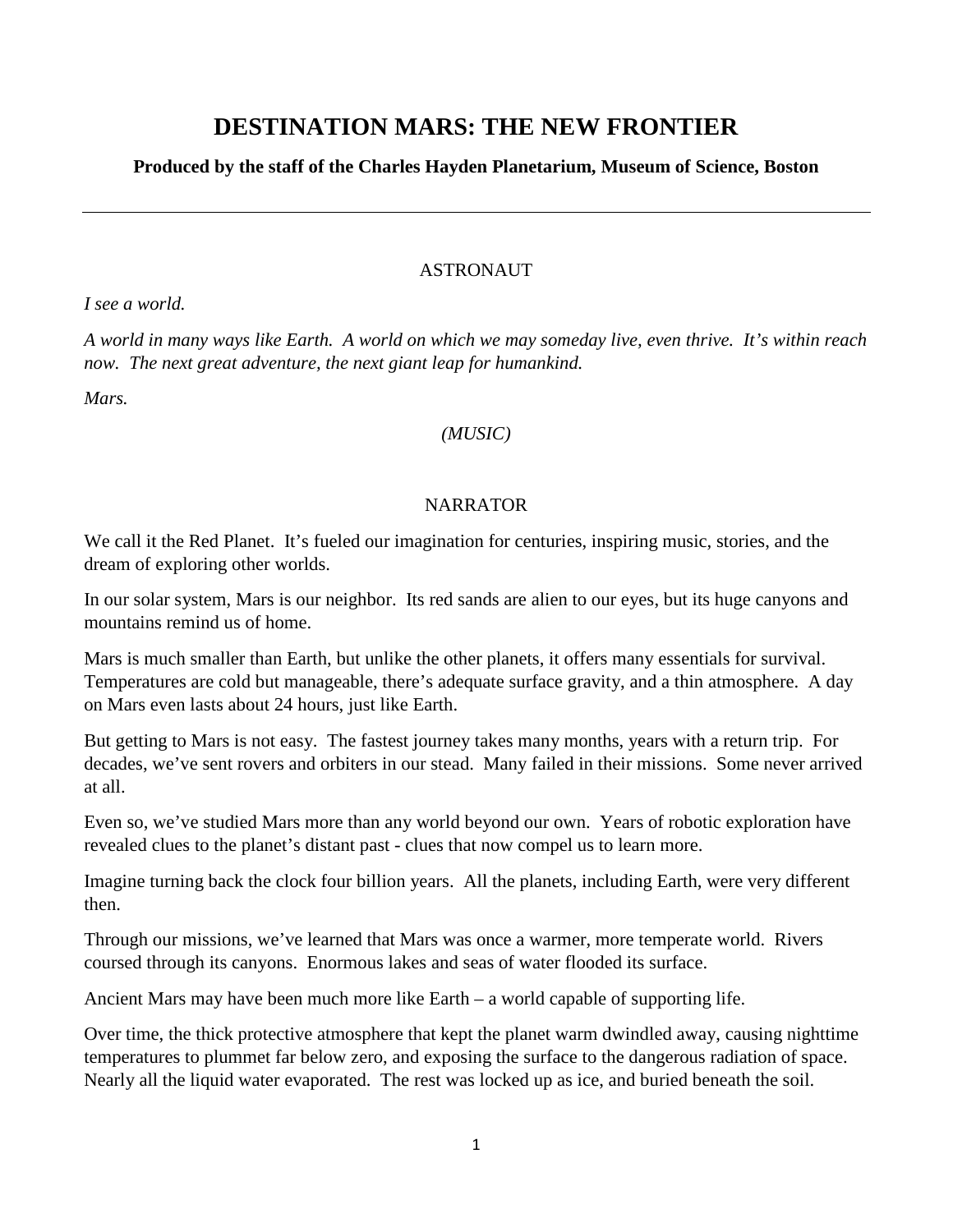As hospitable as ancient Mars may have seemed, today it is a cold, dry, hostile wasteland.

Any remaining traces of water near the surface contain chemicals that are toxic to life as we know it. In fact, we've never found evidence of any kind of life - past or present - existing here at all.

Still we wonder: What can Mars tell us about the potential for life on other worlds? Can it help us understand how life developed on Earth? Or how our planet itself could change over time?

To discover the answers, we need to search beyond Earth. Our robotic explorers are already paving the way, but it has taken them years to achieve what a person could do in mere hours. They can't maneuver quickly or change course easily. *We* can.

So today's missions are laying the groundwork for future *human* missions to Mars.

As we learn more about the Martian environment and discover icy troves within its soil, these missions will teach us how to use the planet's resources to help us survive on a cold and empty world.

And one day, we'll get there.

# *(MUSIC CHANGE)*

To send humans to Mars, we first need to learn how to live away from Earth.

That starts here, where countries, companies, and countless people from around the world are joining together to take on the many challenges of living in space.

We've already seen the fruits of this global cooperation. Zipping around Earth once every ninety minutes, the International Space Station represents one of humanity's greatest feats of engineering, and thus far - our crowning achievement in human spaceflight.

Building the Space Station united more than a dozen nations from around the globe, each developing different components, all assembled piece by piece in space like a giant puzzle.

More than twenty years later, we're still working together to build upon and improve it.

Today, the Space Station is a state-of-the-art research laboratory, a continuously inhabited outpost where an international crew of men and women live and work in Earth orbit for months at a time.

### *(MUSIC CHANGE)*

Astronauts here work in microgravity, in perpetual freefall around Earth, with few of the comforts of home. They are today's pioneers – setting us up for future missions by testing the limits of our bodies and minds in ways we can't easily replicate on the ground.

Astronauts have performed thousands of experiments inside the Space Station. This research not only helps us plan longer missions, but it also often leads to unexpected solutions for challenges back on Earth, improving the quality of life for people across the world.

Using the Space Station, we've developed affordable methods to purify and recycle water. We've advanced the use of robots in surgery, and extended the shelf life of the food we eat. And these are just a few of the innovations that the Space Station has given back to humanity.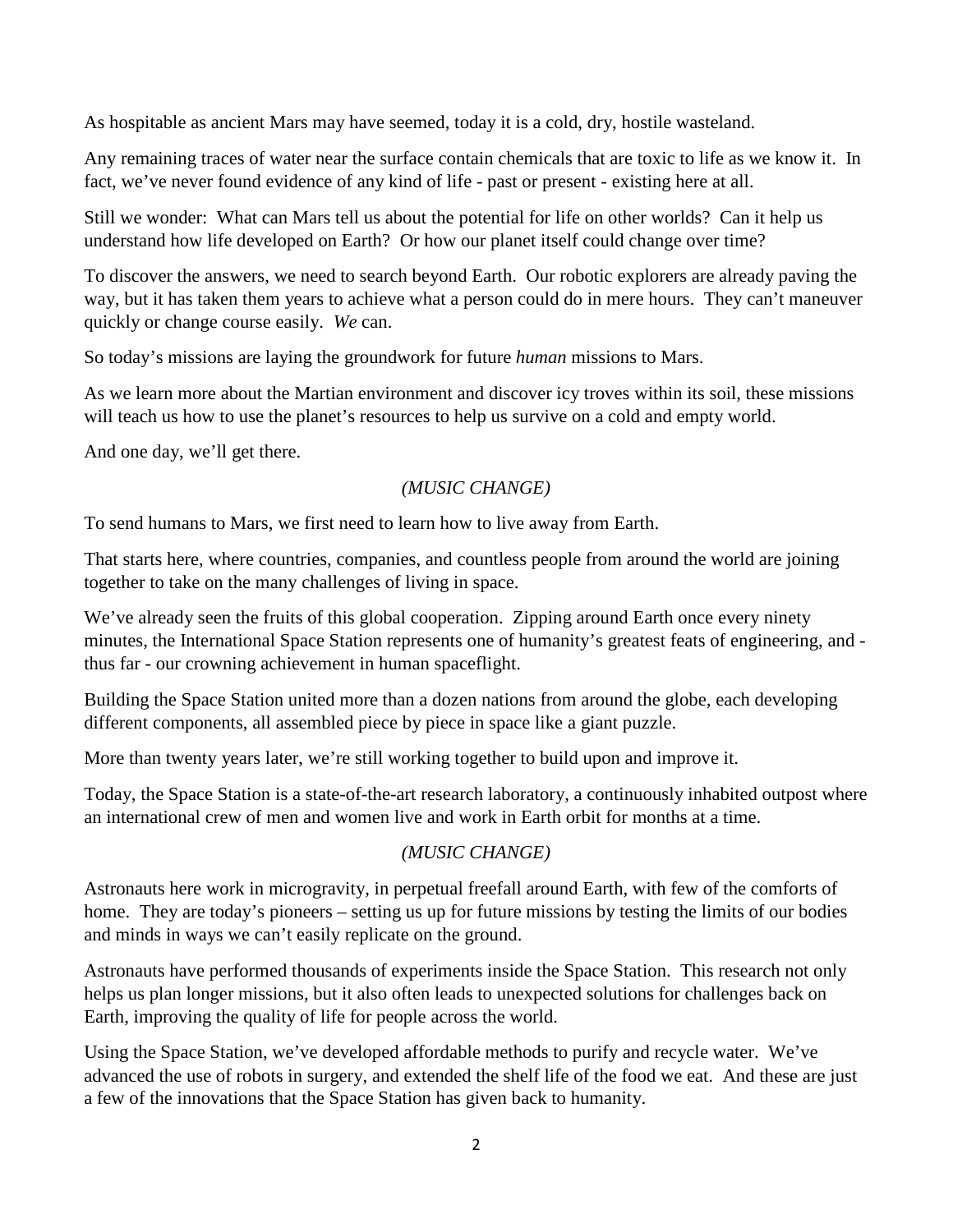As we learn to live in space for longer, more distant journeys, we'll continue to break new ground in biotechnology and medicine by discovering new ways of keeping ourselves healthy – of healing our bodies and improving our resilience to illness.

#### *(MUSIC)*

We already have a constant presence in space. It's astounding. But it's only our first baby step in spaceflight. At just 250 miles above the surface, astronauts are well within Earth's magnetic field, which protects them from most of the harmful radiation of space.

The crew cannot survive without Earth. They rely on people on the ground who manage the Space Station's operations, and they count on resupply missions to bring necessities from home. And an emergency return vehicle on standby makes Earth a quick escape, just a few hours away.

To go deeper into space, astronauts must be able to operate – and survive – on their own, without depending on Earth. And we'll need new technologies that make travel to space not just possible, but \*routine\*.

Private companies, like SpaceX and Boeing, are joining this effort by flying spacecraft that can bring supplies - and soon, humans - to the Space Station.

NASA and its partners are coming up with new ways to revolutionize space travel. And now, we're seeing them get creative.

### *(MUSIC CHANGE)*

At Kennedy Space Center near Orlando, Florida, SpaceX has been making history with their rockets.

These rockets land safely back on Earth, and can be re-used, a necessary practice for making spaceflight affordable and sustainable.

And more aerospace engineering firms like Blue Origin, Northrop Grumman, Sierra Nevada, and Lockheed Martin, are building reusable spacecraft technology as well.

NASA connects them all by providing resources and guidance along the way. And today, NASA is transforming its historic and celebrated space center into a flexible, multi-user spaceport that will usher in a new era of deep space exploration, and serve as the foundation for a modern, thriving space program.

The next generation of rockets and spacecraft is emerging – building upon ideas and technologies that have already proven successful.

The vehicles that once got humans to the Moon are being reimagined, rebuilt, and tested, to be bigger, more powerful, and safer than ever before.

And this is where they come together.

The iconic Vehicle Assembly Building is one of the largest buildings in the world. Here, engineers stack the rocket segments and prepare them for launch.

# *(MUSIC CHANGE)*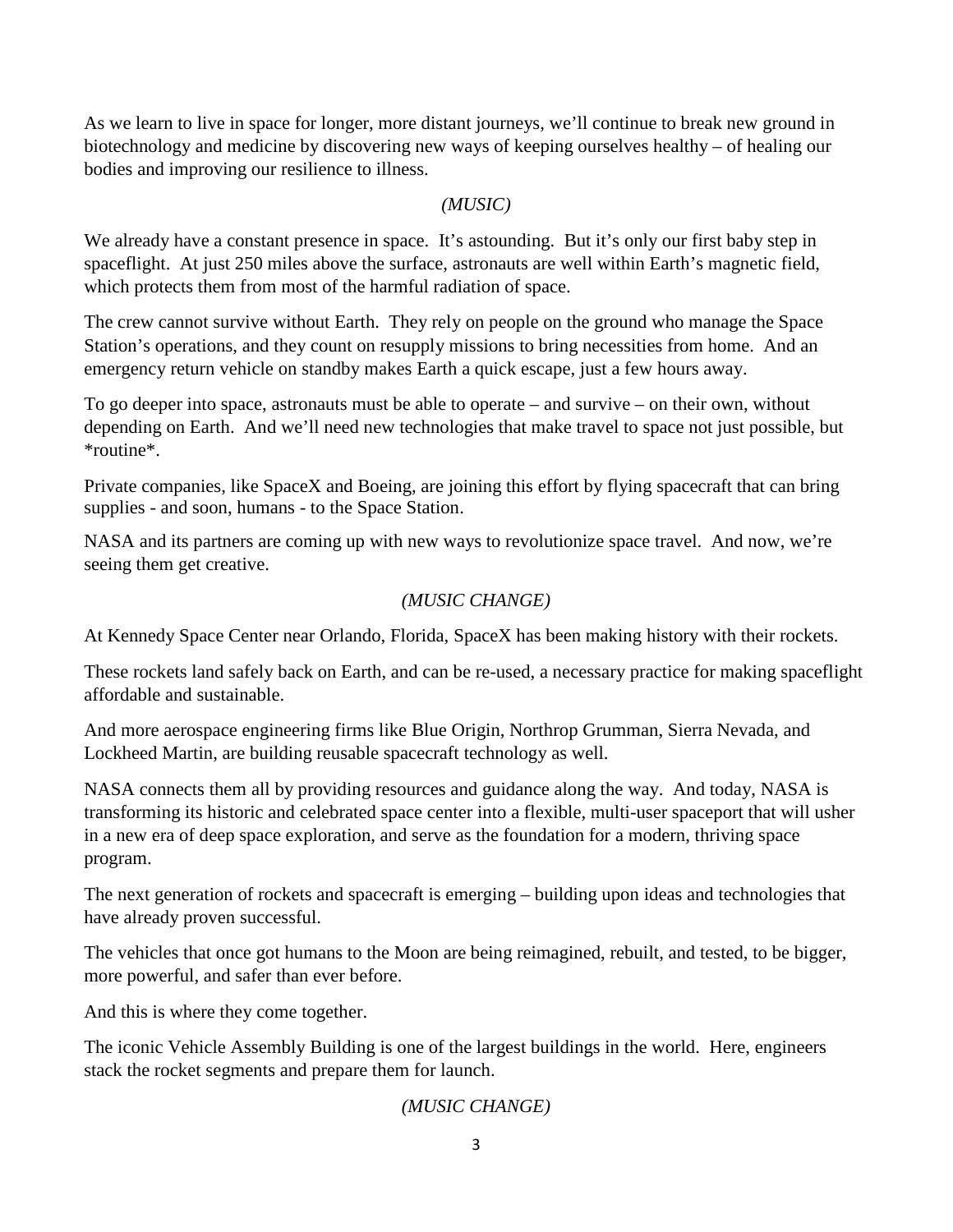The rocket that will give us our biggest push yet is NASA's massive *Space Launch System*, or SLS.

SLS is the world's most powerful, most versatile rocket. Longer than a football field, most of its enormous body holds the fuel needed to get a human-ready spacecraft moving faster than 17,000 miles per hour, enough to launch it from Earth towards the Moon, Mars, or anywhere in the solar system.

At the top of the rocket sits the crew vehicle, called *Orion*, built to carry four people into space, and back.

About the size of a minivan, Orion is designed to take us farther than humans have ever been before. The capsule can support the astronauts living inside for a few weeks at a time.

The first test flight of SLS and Orion together is the Exploration Mission, EM-1, which has no astronauts onboard. The mission is a practice run intended to stretch the system to its limits in preparation for future human flights.

Minutes after launch, most of the fuel has been consumed, and the rocket jettisons its spent components.

As Orion leaves Earth, its solar arrays deploy - the spacecraft can now power itself.

Two hours after launch, SLS has done its job – Orion is on a path towards the Moon.

Engineers at mission control track the spacecraft carefully through its three-week journey.

This far from Earth, radiation is a serious hazard to astronauts. To help us prepare, Orion's sensors measure radiation levels inside the craft. And tiny satellites called CubeSats are deployed from the rocket to collect more data about the space environment, and to scout the Moon for resources that could prove useful for future missions.

EM-1 ends with Orion's safe return to Earth. The next Exploration Mission, EM-2, follows a similar path, but this time with a crew of brave astronauts on board.

Our return to the Moon is the next step on the path to Mars.

This realm is a *thousand* times farther than the Space Station. A rescue here could take days, or weeks.

While learning to become less reliant on Earth, we'll establish a permanent human presence in orbit around the Moon. Like the International Space Station, this proposed outpost will be a global partnership, bringing together the strengths of nations and industry to give us unprecedented access to the Moon for science, and to let us prove our technology in deep space.

And when we're ready, it will become a gateway for the journey to Mars, and beyond.

We can't know all the details of a human mission to Mars. Not yet, anyway. But we can imagine what it might be like.

### *(MUSIC CHANGE)*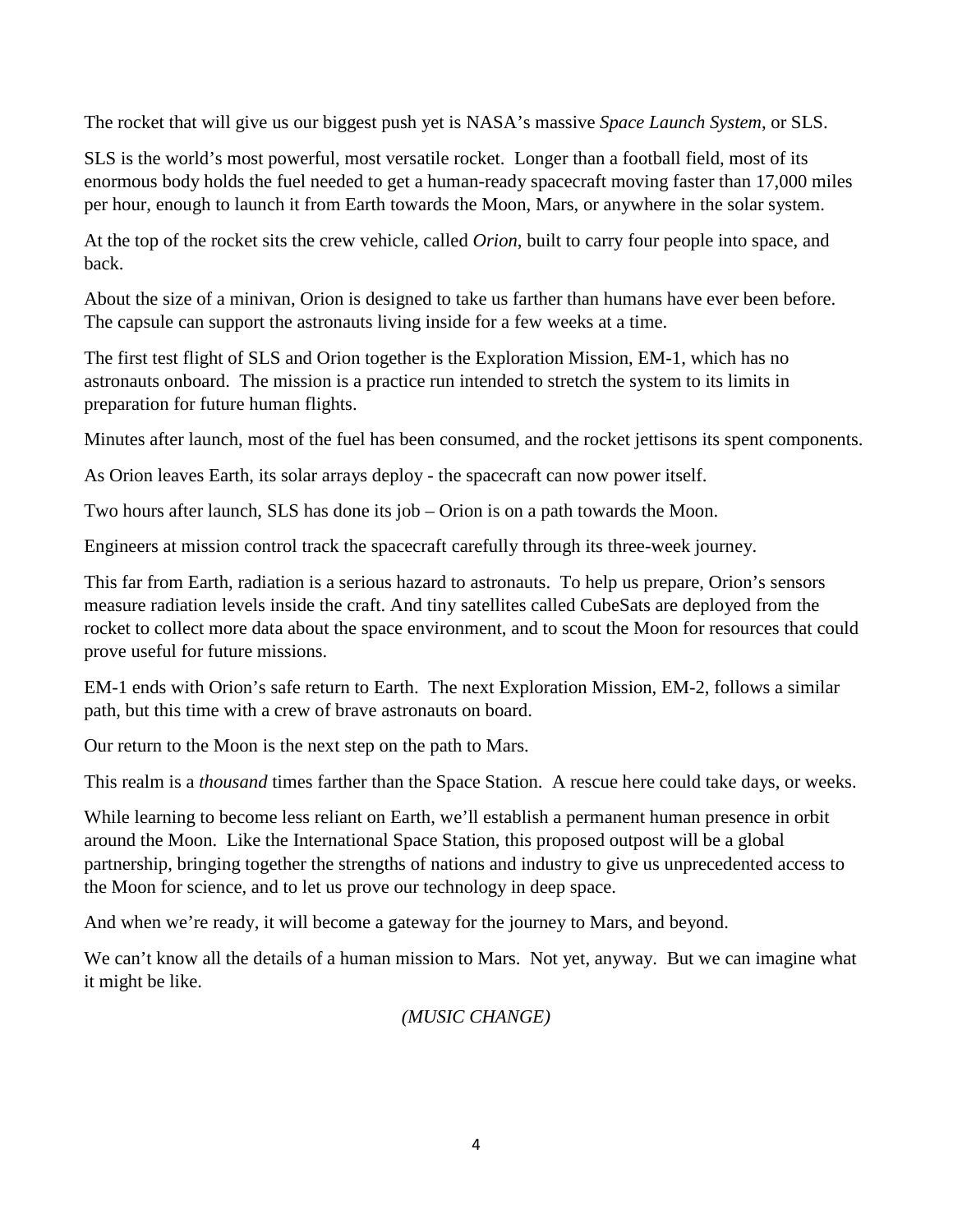#### ASTRONAUT

*The moment has come.*

*Behind us, now out of sight, is the blue marble that nourished me my whole life, that's been home to everything I've ever known and everyone I've ever loved.*

*I am thrilled. Apprehensive. And more alive than ever.*

*--*

*Yesterday. I glanced out the window and there it was. A speck of red dust in a sea of stars. Mars.*

*I'll be honest, there've been times when I thought this day would never come. The initial rush of adrenaline from the rocket launch and the Moon flyby has — over days, weeks, months — given way to routine and the commonplace. We exercise, we do spacecraft maintenance. We check in with Earth, but the ever-growing communication delay between us and mission control is a constant reminder that we're truly on our own out here.*

*But still, problems can come up at any time, and we did have a few close calls. About a month after we sped past the Moon, one of the external panels which reflect the Sun's damaging radiation back into space — well, it was struck by a tiny meteoroid and was seriously damaged. We huddled to discuss our options. Ultimately, we were able to print new parts and the flight engineer installed the spare within a day. Crisis averted.*

*--*

*My shipmates have been incredible. We've had our moments, but if I had to be cooped up with anyone for 200 million miles, I'd choose these three over almost anybody else.*

*Well, almost anybody, because it's been \*so\* much harder being this far from my family than I expected. And I knew it would be tough. A few weeks ago, my little girl sent me a video that just about did me in. She opened the giant notebook I gave her before I left to a page where she wrote in bold colors, "I love you to Mars and back." She spelled Mars with a "z."*

*--*

*I look out the window again and again. Mars is getting bigger all the time. Landing on the surface will be our most dangerous task so far, but we've trained in the simulators for everything we could anticipate going wrong. Once we touch down, we will look forward to seeing the astronauts already there. They'll have made us a meal, with fresh vegetables grown in the greenhouse. My mouth is watering already.*

*--*

*It's almost time. I can't wait to put on my spacesuit and finally set foot on Mars. I'm going to sift the Martian soil through my gloved hands. I've only ever seen it through the video and data streams of the rovers. But to actually hold it myself. It will be like walking into the world of my imagination.*